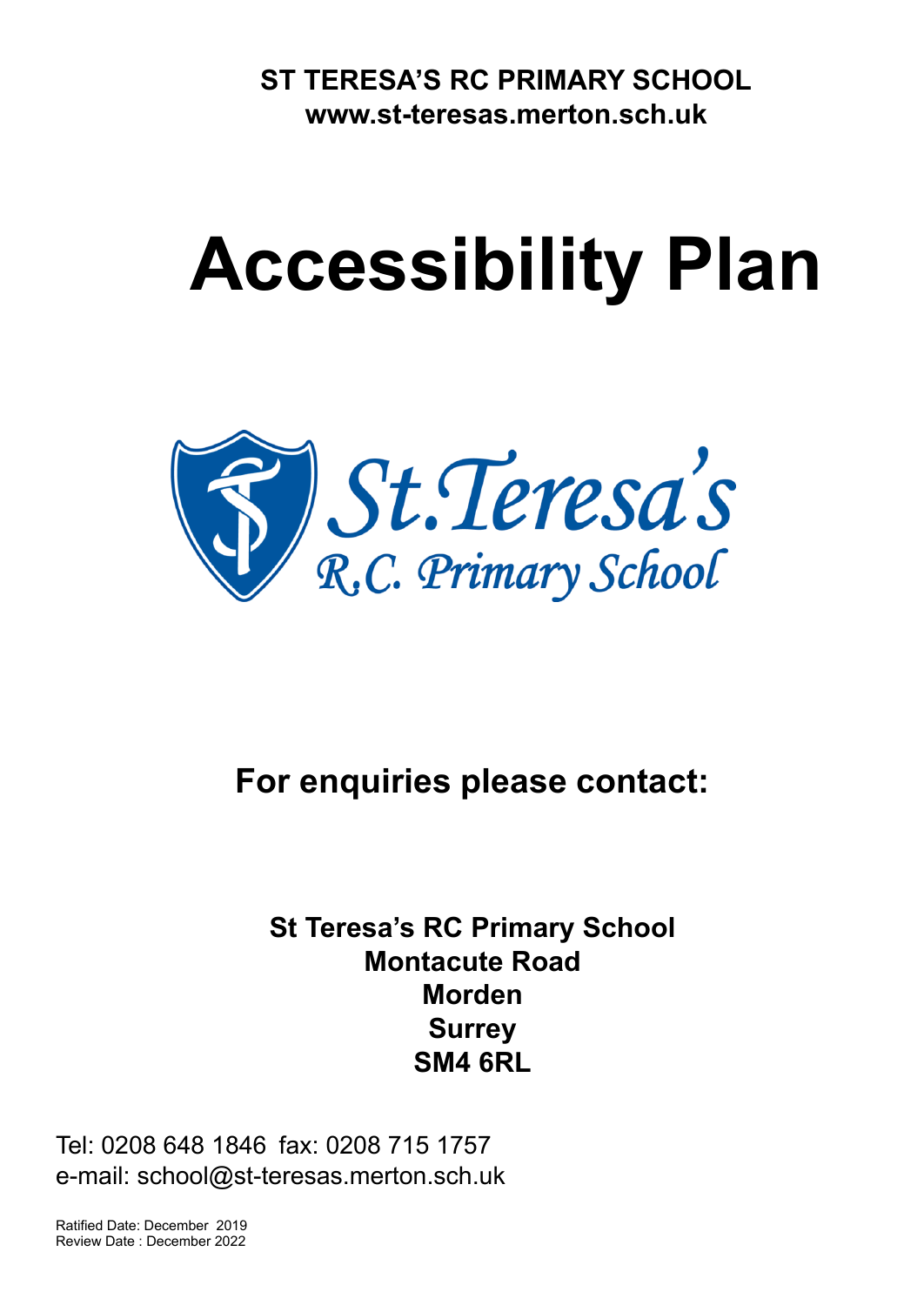| <b>Target</b>                                                                                                                                       | <b>Tasks</b>                                                                                                                                                                                                                                                                 | <b>Timescale</b>           | <b>Resources</b>                                    | <b>Responsibility</b>                                          | <b>Monitoring</b>                    |
|-----------------------------------------------------------------------------------------------------------------------------------------------------|------------------------------------------------------------------------------------------------------------------------------------------------------------------------------------------------------------------------------------------------------------------------------|----------------------------|-----------------------------------------------------|----------------------------------------------------------------|--------------------------------------|
| <b>Access to</b><br><b>Curriculum</b><br>Ensure ICT<br>appropriate for<br>Dyslexic pupils                                                           | Purchase suitable<br>٠<br>laptops or similar                                                                                                                                                                                                                                 | Summer<br><b>Term 2019</b> | £4000                                               | <b>IT Provider</b>                                             | <b>SENCO</b>                         |
| <b>Access to</b><br><b>Curriculum</b><br>Create effective<br>learning<br>environments for<br>all emotional<br>support.                              | Develop a specific<br>space for<br>supporting pupils<br>with complex<br>emotional needs.                                                                                                                                                                                     | Spring<br><b>Term 2019</b> |                                                     | <b>ELSA</b><br>(Emotional<br>Learning<br>Support<br>Assistant) | Deputy<br>Headteacher<br>Inclusions  |
| <b>Access to wider</b><br>curriculum<br>Increase<br>participation in<br>school activities<br>for pupils on the<br><b>ASD (Autistic</b><br>Spectrum) | Audit participation<br>٠<br>in extra-curricular<br>activities and<br>identify any<br>barriers.<br>Ensure school<br>$\blacksquare$<br>activities are<br>accessible to all<br>students.<br>Investigate TA<br>flexibility to cover<br>extra-curricular<br>activities if needed. | Summer<br><b>Term 2019</b> | Consulting<br>advice from<br>Perseid<br>School £100 | <b>SENCO</b><br><b>Assistant Head</b>                          | Deputy<br>Headteacher<br>Inclusions  |
| <b>Premises</b><br>Increase site<br>access to meet<br>diverse needs<br>of pupils, staff,<br>parents and<br>community<br>users.                      | Introduce hand<br>$\blacksquare$<br>rails to KS1 stairs                                                                                                                                                                                                                      | Autumn<br><b>Term 2018</b> | Hand Rails -<br>£200.00                             | Caretaker                                                      | School<br><b>Business</b><br>Manager |
| <b>Attitudes</b><br>To promote<br>positive attitudes<br>to disability                                                                               | <b>Review PSHE/RE</b><br>Curriculum<br><b>Review Assembly</b><br>٠<br>Programme: widen<br>focus of                                                                                                                                                                           | Autumn<br>Term 19          | £300 for any<br>new<br>resources                    | PSHE/RE lead                                                   | Deputy<br>Headteacher<br>Inclusions  |